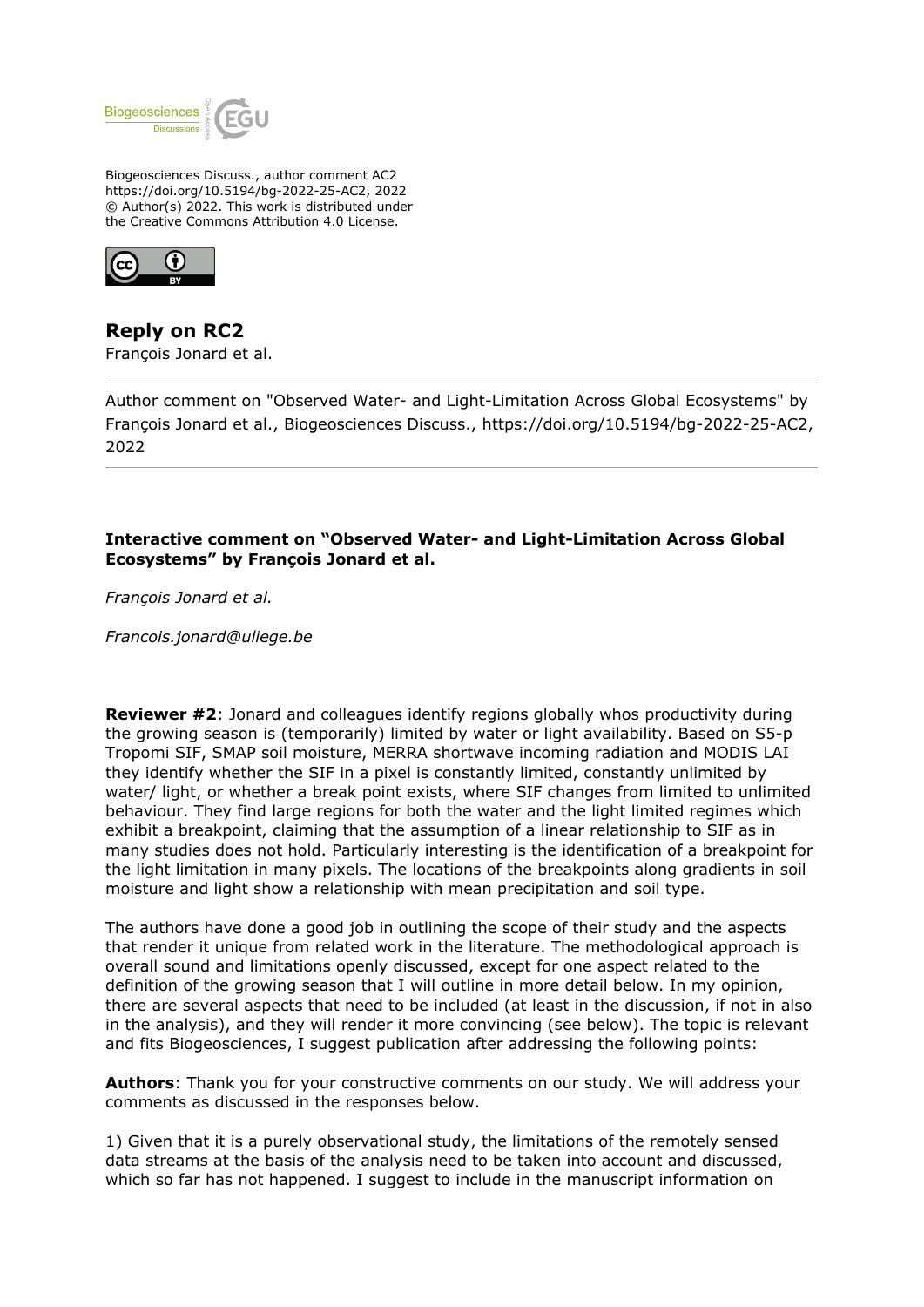whether there is quality control applied to the observations. Are there regions where the observational coverage is critically low during the growing season, such that uncertainty in the selected model becomes large? How is persistent cloud cover during the wet season handled, do I understand correctly that with the given definition of the growing season we rather evaluate the cloud-free dry down period in seasonally dry ecosystems? SIF penetrates through partial cloud cover, but persistent full cloud cover is critical as well. Please note, that LAI is not purely observational but also based on a model.

The different data streams cover different periods, why is that?

**Authors R1**: We will add in the methods section information on quality control applied to the observations (e.g., flag for pixels with low count, flag for SIF data with effective cloud fractions of  $<$  30%, ...).

We agree that LAI is not purely observational and propose to use NDVI.

We will clarify in the text (lines 109-110) that we used the same data period for the main analysis, but a different data period to obtain the LAI (or now NDVI) climatology.

2) The growing season is defined as the 6 months around the annual peak LAI, and the authors tested other definitions of the duration of the growing season (more details on which ones those are?) with qualitatively similar results. But I wonder to what extent regions with different length of the growing season can be compared to each other based on a period with fixed duration around the peak of LAI. Depending on the actual length of the growing season (I mean between the start of the green-up and the end of the greenness period), the  $6$  (or x) months around the peak will cover a different fraction of the growing season in different pixels (e.g. in higher latitudes or arid regions with only a short wet period, the 6 months might include a rather large fraction of the shoulder seasons or even the non-growing season, which will not be the case for temperate regions). As you discuss as well, the main driver of productivity can change over the course of the growing season, and also the year. So how can this affect your results? What about potential alternative definitions, such as to focus the analysis on the peak of the growing season of each individual pixel, defined as e.g. half/30% or similar of the duration between start of green-up and end of green period around the peak LAI (neglecting potential asymmetry in the growing season)?

**Authors R2**: We do agree the 6-month definition is a bit arbitrary. Similarly to what the reviewer suggests, one method that accounts for variable lengths of the growing season is, instead of the three months before and after the peak LAI, use the time before and after peak LAI when LAI is  $X\%$  of the growing season maximum (or  $95<sup>th</sup>$  percentile) which should be more sensitive to timing of the beginning and end of the growing season. We will assess which percentage to choose for X: too high of a value will more confidently remove the shoulder seasons, but will also risk losing too many data pairs. We may avoid a method that relies on estimation of green-up and brown-down timing because determination of these events can become uncertain in regions with multiple growing seasons or multiple growing season peaks. The magnitude threshold method we propose should be robust to more complicated seasonal features.

3) It is well appreciated that the authors tested their approach with other SIF data sets as well and come to qualitatively similar results. Although the results are not shown (which is fine, but would be nice to see in the SI), to me it would be important to clarify in the manuscript how this was done. Did you use the same gridding, and also the same years, or did you exploit the longer records of OCO2 and GOME2 SIF and did the analysis for more years, potentially more robustly? Does the fact that the study period focussed on the particularly dry years in central Europe in 2018/19 affect your conclusions for this region?